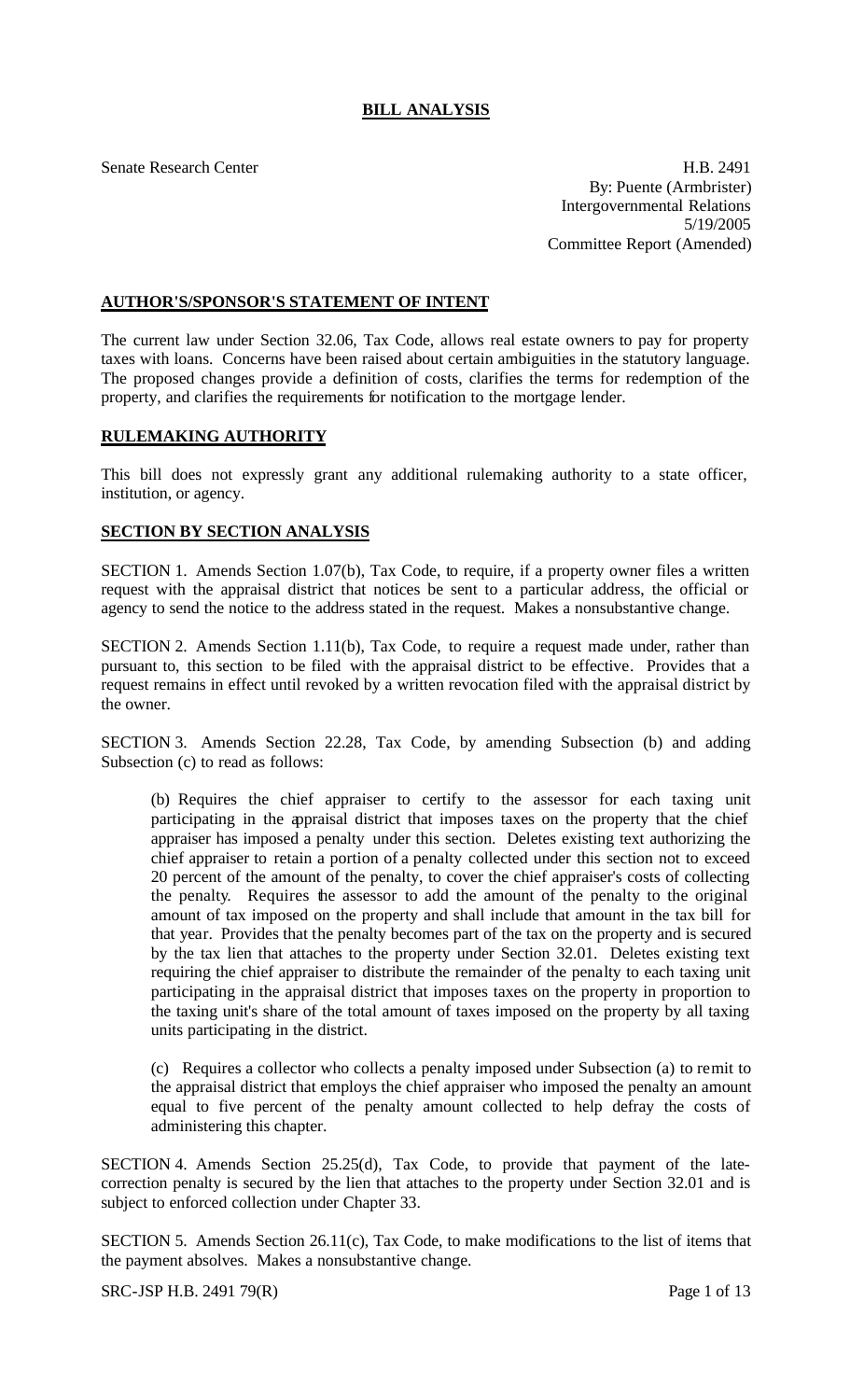SECTION 6. Amends Section 31.073, Tax Code, to provide that a restriction or condition placed on a check in payment of taxes, penalties, or interest by the maker that limits the amount of taxes, penalties, or interest owed to an amount less than that stated in the tax bill or shown by the tax collector's records is void unless the restriction or condition is authorized by this code.

SECTION 7. Amends Section 31.08(a), Tax Code, to require, at the request of any person, a collector for a taxing unit to issue a certificate showing the amount of delinquent taxes, penalties, interest, and any known costs and expenses under Section 33.48 (Recovery of Costs and Expenses) due the unit on a property according to the unit's current tax records. Makes conforming and nonsubstantive changes.

SECTION 8. Amends Section 32.05, Tax Code, by amending Subsections (b) and (c) and adding Subsections (b-1), (d), and (e), as follows:

(b) Makes modification to the list of claims over which tax lien provided by this chapter takes priority, except as provided by Subsection  $(c)(1)$ , rather than Subsection  $(c)$ .

(b-1) Provides that the priority given to a tax lien by Subsection (b) prevails, regardless of whether the debt, lien, future interest, or other encumbrance existed before attachment of the tax lien.

(c) Provides that a tax lien provided by this chapter is inferior to certain claims, covenants, and easements.

(d) Provides that an action brought under Chapter 33 (Delinquency) for the enforced collection of a delinquent tax against certain entities that hold a lien for regular or special maintenance assessments, fees, dues, interest, fines, costs, attorney's fees, or other monetary charges against the property is not a necessary party to the action unless, at the time the action is commenced, notice of the lien in a liquidated amount is evidenced by a sworn instrument duly executed by an authorized person and recorded with the clerk of the county in which the property is located. Provides that a tax sale of the property extinguishes the lien held by said entities for all amounts that accrued before the date of sale under certain circumstances.

(e) Provides that the existence of a recorded restrictive covenant, declaration, or master deed that generally provides for the lien held by a property owners' association, homeowners' association, condominium unit owners' association, or council of owners of a condominium regime does not, by itself, constitute actual or constructive notice to a taxing unit of a lien under Subsection (d).

SECTION 9. Amends Section 32.06, Tax Code, as follows:

(a) Defines "mortgage servicer" and "transferee."

(a-1) Redesignated from existing Subsection (a). Authorizes a person to authorize another person to pay the delinquent taxes imposed by a taxing unit on the person's real property by filing with the collector for the unit a sworn document stating certain information.

(a-2) Authorizes, after a tax lien is transferred, taxes on the property that become due in subsequent tax years to be transferred before the delinquency date in the manner provided by Subsection (a-1).

(a-3) Authorizes a tax lien to be transferred before the delinquency date in the manner provided by Subsection (a-1) only if the real property is not subject to a lien other than the tax lien.

(b) Requires the collector to issue a tax receipt to the transferee, rather than the person paying the taxes, if the transferee, rather than person, authorized to pay a property owner's, rather than another's, taxes pursuant to Subsection (a-1) pays the taxes and any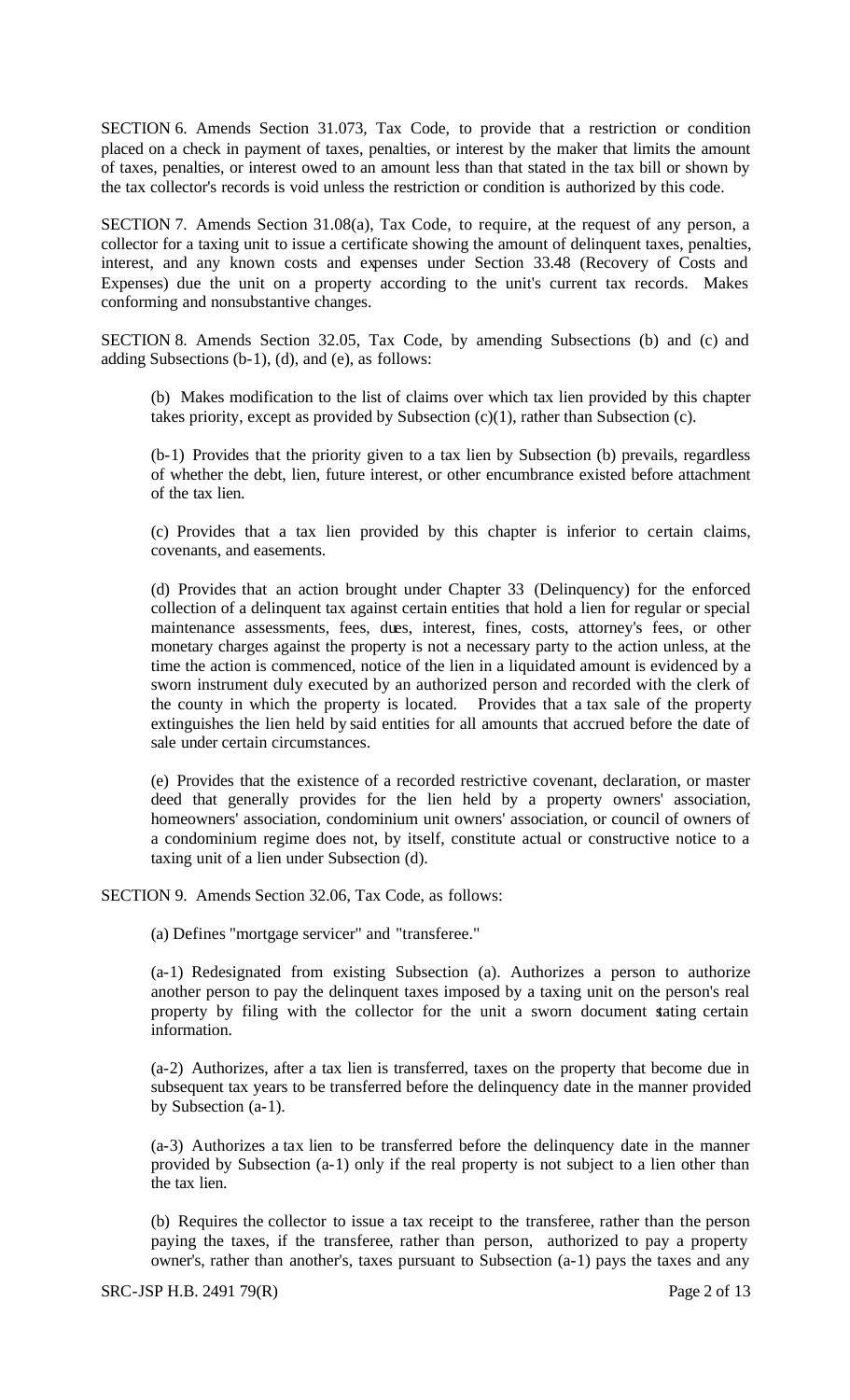penalties and interest imposed. Requires the collector or a person designated by the collector to certify on the sworn document that payment of the taxes and any penalties and interest on the described property and collection costs has been made by the transferee on behalf of the property owner liable for the taxes when imposed and that the taxing unit's tax lien is transferred to that transferee. Requires the collector to attach to the sworn document the collector's seal of office or sign the document before a notary public and deliver the sworn document, a tax receipt, and the affidavit attesting to the transfer of the tax lien to the transferee. Authorizes the sworn document, tax receipt, and affidavit attesting to the transfer of the tax lien to be combined into one document. Requires the collector to conspicuously identify in the applicable taxpayer's account the date of the transfer of a tax lien transferred under this section, rather than keep a record of all tax liens transferred as provided by this section. Makes conforming changes.

(c) Makes modifications to the list of manners in which the transferee of a tax lien and any successor in interest is entitled to foreclose the lien.

(d) Requires a tax lien transferred as provided by this section, in order to be enforceable, to be recorded with the sworn statement and affidavit attesting to the transfer of the tax lien as described in Subsection (b) in the deed records of each county in which the property encumbered by the lien is located.

(e) Prohibits a transferee, rather than a person, holding a tax lien transferred as provided by this section from charging a greater rate of interest than 18 percent a year on the funds advanced. Provides that funds advanced are limited to the taxes, penalties, interest, and collection costs paid as shown on the tax receipt, expenses paid to record the lien, plus reasonable closing costs. Deletes existing text referring to recording expenses paid to acquire and record the lien.

(f) Entitles the mortgage servicer, rather than holder, of a preexisting lien on property encumbered by a tax lien transferred as provided by Subsection (b), rather than this section, within six months after the date on which the tax lien is recorded in all counties in which the property is located, to obtain a release of the transferred tax lien by paying the transferee [holder] of the tax lien the amount owed under the contract between the property owner and the transferee. Authorizes a transferee to charge a reasonable fee for a payoff statement that is requested after an initial payoff statement is provided.

(g) Authorizes at any time after the end of the six-month period specified by Subsection (f) and before a notice of foreclosure of the transferred tax lien is sent, the transferee of the tax lien or the holder of the tax lien to require the property owner to provide written authorization and pay a reasonable fee before providing information regarding the current balance owed by the property owner to the transferee or the holder of the tax lien.

(h) Provides that mortgage servicer who pays a transferred tax lien becomes subrogated to all rights in the lien.

(i) Redesignated from existing Subsection (g). Prohibits a foreclosure of, rather than a suit to foreclose, a tax lien transferred as provided by this section from being instituted within one year from the date on which the lien is recorded in all counties in which the property is located, unless the contract between the owner of the property and the transferee provides otherwise.

(j) Redesignated from existing Subsection (h). Makes conforming changes.

(k) Redesignated from existing Subsection (i). Entitles, beginning on the date the foreclosure deed is recorded, the person whose property is sold as provided by Subsection (c), rather than this section, or the mortgage servicer of, rather than any person holding, a prior recorded, rather than first, lien against the property to redeem the foreclosed property from the purchaser by paying the purchaser or successor 125 percent of the purchase price during the first year of the redemption period or 150 percent of the purchase price during the second year of the redemption period with cash or cash equivalent funds. Authorizes the right of redemption to be exercised on or before the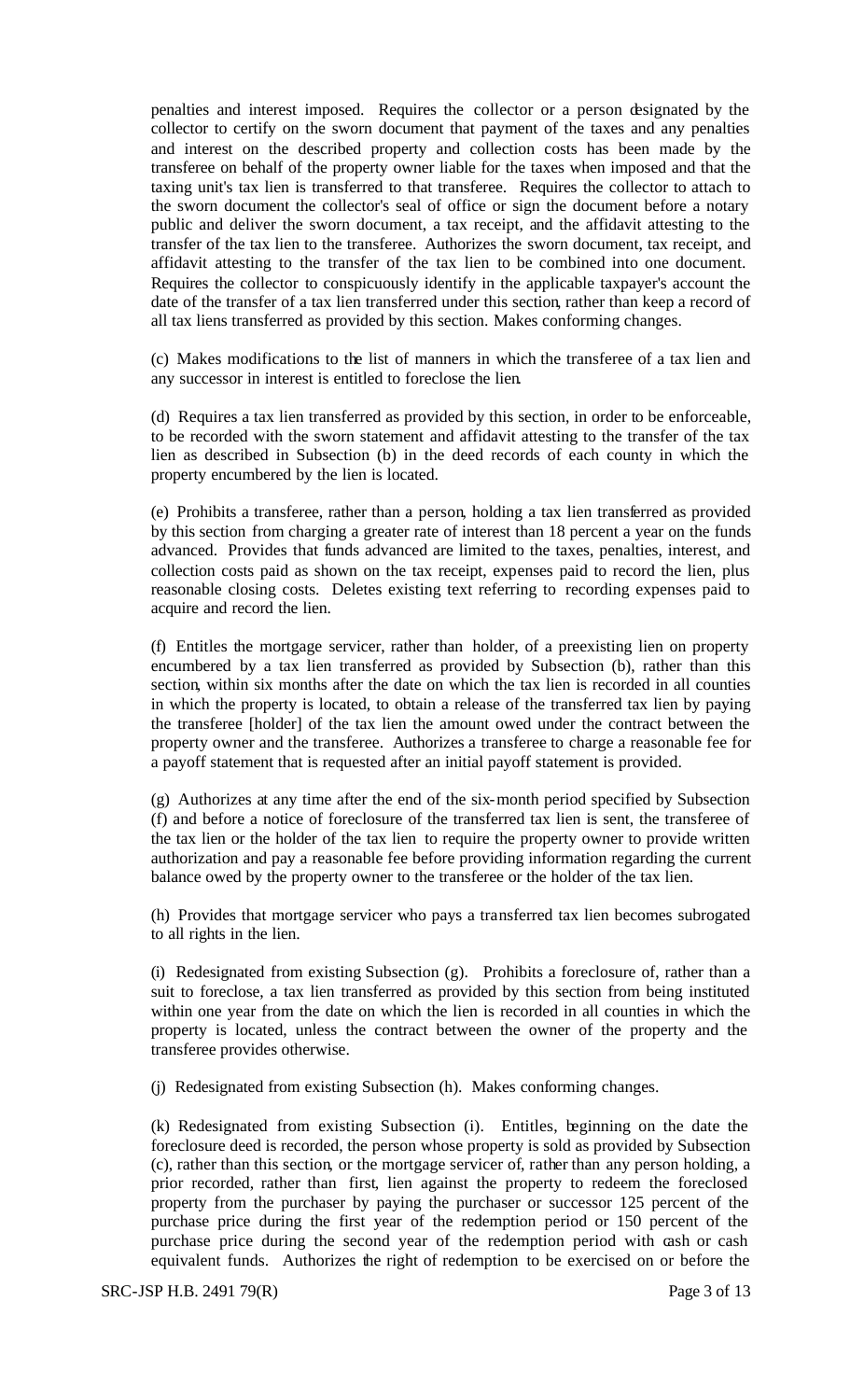second anniversary of the date on which the purchaser's deed is filed of record if the property sold was the residence homestead of the owner, was land designated for agricultural use, or was a mineral interest. Requires the right of redemption to be exercised not later than the 180th day after the date on which the purchaser's deed is filed of record for any other property. Deletes existing text referring to a tax sale.

SECTION 10. Amends Section 32.065, Tax Code, by amending Subsections (a), (b), (d), and (f) and adding Subsections (b-1) and (g), as follows:

(a) Deletes existing text pertaining to certain contracts between an owner of real property with the holder of a lien on the property.

(b) Requires a contract entered into under Subsection (a) between a transferee and the property owner under Section 32.06 (Transfer of Tax Lien) that is secured by a priority lien on the property make certain provisions notwithstanding any agreement to the contrary.

(b-1) Authorizes, on an event of default and notice of acceleration, the mortgage servicer of a recorded lien encumbering real property to obtain a release of a transferred tax lien on the property by paying the transferee of the tax lien or the holder of the tax lien the amount owed by the property owner to that transferee or holder.

(d) Deletes existing text referring to Section 302.102 (Prohibition on Prepayment Penalty), Finance Code.

(f) Requires the first written communication by the transferee, rather than lender, to the transferee's prospective borrower to disclose each type and the approximate amount of possible additional charges or fees that may be incurred by the borrower in connection with the loan or contract under this section. Makes conforming changes.

(g) Provides that an affidavit of the transferee executed after foreclosure of a tax lien that recites compliance with the terms of Section 32.06 and this section and is recorded in each county in which the property is located is prima facie evidence of compliance with Section 32.06 and this section and may be relied on conclusively by a bona fide purchaser for value without notice of any failure to comply.

SECTION 11. Amends Sections 33.011(a) and (d), Tax Code, as follows:

(a) Makes modifications to list of reasons for which a governing body of a taxing unit is authorizes to waive penalties and provide for the waiver of interest on a delinquent tax.

(d) Requires a request for a waiver of penalties and interest under Subsection (a)(1), (b), or (h), rather than this section, to be made before the 181st day after the delinquency date. Requires a request for a waiver of penalties and interest under Subsection (a)(2) to be made before the first anniversary of the date the religious organization acquires the property. Requires a waiver of penalties or interest under this section to be requested in writing to be valid. Prohibits the governing body of a taxing unit from waiving any penalties or interest under this section if a written request for a waiver is not timely made.

SECTION 12. Amends Section 33.02(a), Tax Code, to delete existing text referring to a taxing unit that collects its own taxes.

SECTION 13. Amends Section 33.22, Tax Code, by adding Subsections (d) and (e), as follows:

(d) Entitles a collector to recover attorney's fees in an amount equal to the compensation specified in the contract with the attorney under certain conditions.

(e) Entitles the collector for a taxing unit to recover attorney's fees in an amount equal to 15 percent of the total amount of delinquent taxes, penalties, and interest that the property owner owes the taxing unit if the taxing unit is represented by an attorney who is also an officer or employee of the taxing unit.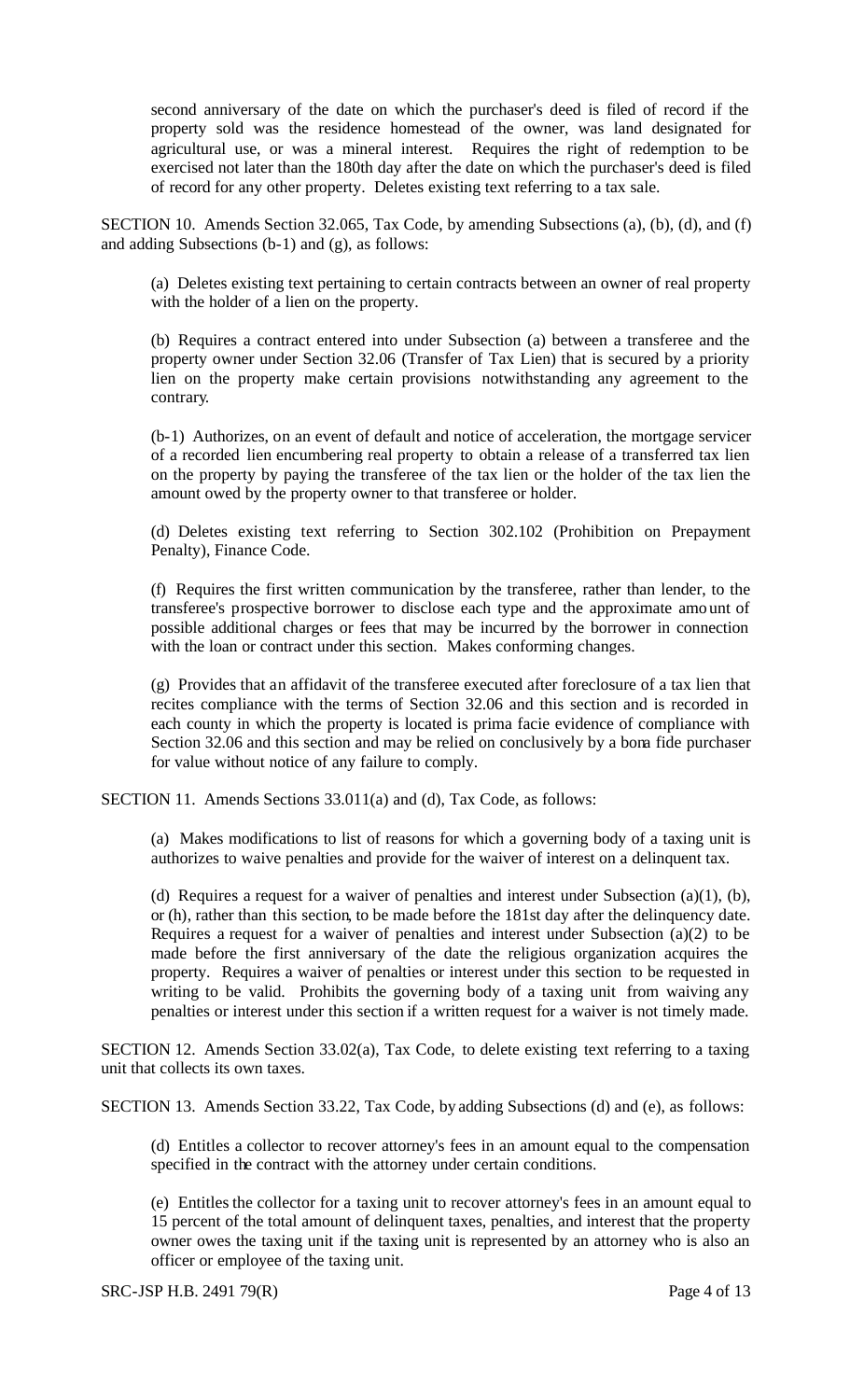SECTION 14. Amends Section 33.23(a), Tax Code, to include attorney's fees amongst the costs to be covered by a tax warrant.

SECTION 15. Amends Section 33.25, Tax Code, by amending Subsections (f) and (h) and adding Subsection (i), as follows:

(a) Includes that the proceeds of a sale of property under this section are required to be applies to attorney's fees.

(h) Makes a conforming change.

(i) Authorizes the seizure or sale of the property to be canceled and terminated at any time by the applicant or an authorized agent or attorney of the applicant after a tax warrant is issued.

SECTION 16. Amends Section 33.48, Tax Code, by adding Subsection (d) to require a collector who accepts a payment of the court costs and other expenses described by this section to disburse the amount of the payment in a certain manner.

SECTION 17. Amends Section 33.51, Tax Code, as follows:

(a) Creates this subsection from existing text.

(b) Requires the officer charged with executing the writ to place the purchaser or the purchaser's assigns in possession of the property described in the purchaser's deed without further order from any court and in the manner provided by the writ, subject to any notice to vacate that may be required to be given to a tenant under Section 24.005(b) (pertaining to notice to vacate prior to eviction suit), Property Code.

(c) Requires the writ of possession (writ) to give certain orders the officer executing the writ.

(d) Requires the writ to authorize the officer, at the officer's discretion, to engage the services of a bonded or insured warehouseman to remove and store, subject to applicable law, all or part of the personal property at no cost to the purchaser, the purchaser's assigns, or the officer executing the writ. Prohibits the officer from requiring the purchaser or the purchaser's assigns to store the personal property.

(e) Requires the writ to contain notice to the officer that the officer is not liable for damages resulting from the execution of the writ if the officer executes the writ in good faith and with reasonable diligence.

(f) Provides that the warehouseman's lien on stored property, the officer's duties, and the occupants' rights of redemption as provided by Section 24.0062, Property Code, are all applicable with respect to any personal property that is removed under Subsection (d).

(g) Authorizes a sheriff or constable to use reasonable force in executing a writ under this section.

(h) Sets forth certain provisions if a taxing unit is a purchaser and is entitled to a writ of possession in the taxing unit's name.

(i) Defines "premises" and "purchaser."

SECTION 18. Amends Subchapter C, Chapter 33, Tax Code, by adding Section 33.57, as follows:

Sec. 33.57. ALTERNATIVE NOTICE OF TAX FORECLOSURE ON CERTAIN PARCELS OF REAL PROPERTY. (a) Defines "appraised value."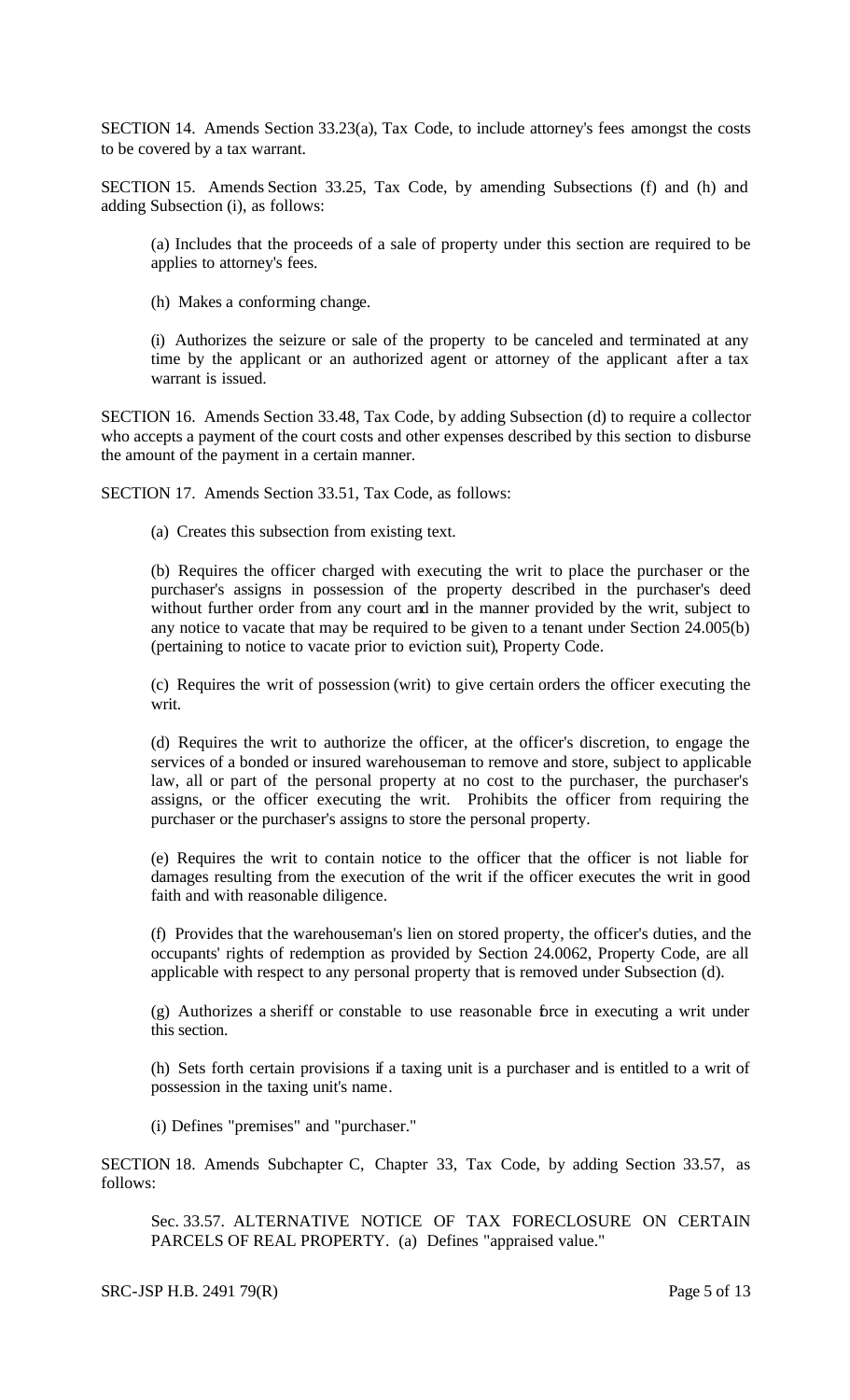(b) Authorizes this section to be invoked and used by one or more taxing units under certain circumstances.

(c) Authorizes one or more taxing units to file a single petition for foreclosure under this section that includes multiple parcels of property and multiple owners. Authorizes separate petitions to be filed and docketed separately for each parcel of property. Authorizes another taxing unit with a tax claim against the same parcel to intervene in an action for the purpose of establishing and foreclosing its tax lien without further notice to a defendant. Authorizes the petition to be filed in the county in which the tax was imposed and is sufficient if it is in substantially the form prescribed by Section 33.43 (Petition) and makes certain allegations.

(d) Requires a taxing unit, simultaneously with the filing of the petition under this section, to also file a motion with the court seeking an order approving notice of the petition to each defendant by certified mail in lieu of citation and, if the amount of delinquent taxes, penalties, interest, and attorney's fees alleged to be owed exceeds the appraised value of the parcel, waiving the appointment of an attorney ad litem. Requires the motion to be supported by certified copies of tax records that show the tax years for which delinquent taxes are owed, the amounts of delinquent taxes, penalties, interest, and attorney's fees, and, if appropriate, the appraised value of the parcel.

(e) Requires the court to approve a motion under Subsection (d) if the documents in support of the motion show certain facts.

(f) Requires the taxing unit or its attorney to determine the address of each owner of a property interest in the parcel for the purpose of providing notice of the pending petition before filing a petition under this section, or as soon afterwards as practicable. Provides that if the title search, the taxing unit's tax records, and the appraisal district records do not disclose an address of a person with a property interest, consulting the certain sources of information is to be considered a reasonable effort by the taxing unit or its attorney to determine the address of a person with a property interest in the parcel subject to foreclosure.

(g) Requires the taxing unit or its attorney to send a copy of the petition and a notice by certified mail to each person whose address is determined under Subsection (f), informing the person of the pending foreclosure action and the scheduled hearing, not later than the 45th day before the date on which a hearing on the merits on a taxing unit's petition is scheduled. Requires a copy of each notice to be filed with the clerk of the court together with an affidavit by the tax collector or by the taxing unit's attorney attesting to the fact and date of mailing of the notice.

(h) Requires the taxing unit to provide notice by publication and by posting to all persons with a property interest in the parcel subject to foreclosure. Sets forth certain requirements for the publication and posting.

(i) Sets forth certain items which must be included in the notice required by Subsections (g) and (h).

(j) Authorizes a person claiming a property interest in a parcel subject to foreclosure to contest a taxing unit's petition by filing with the clerk of the court a written response to the petition not later than the seventh day before the date scheduled for hearing on the petition and specifying in the response any affirmative defense of the person. Requires a copy of the response to be served on the taxing unit's attorney of record in a certain manner. Entitles the taxing unit on request to a continuance of the hearing if a written response filed to a notice of the hearing contains an affirmative defense or requests affirmative relief against the taxing unit.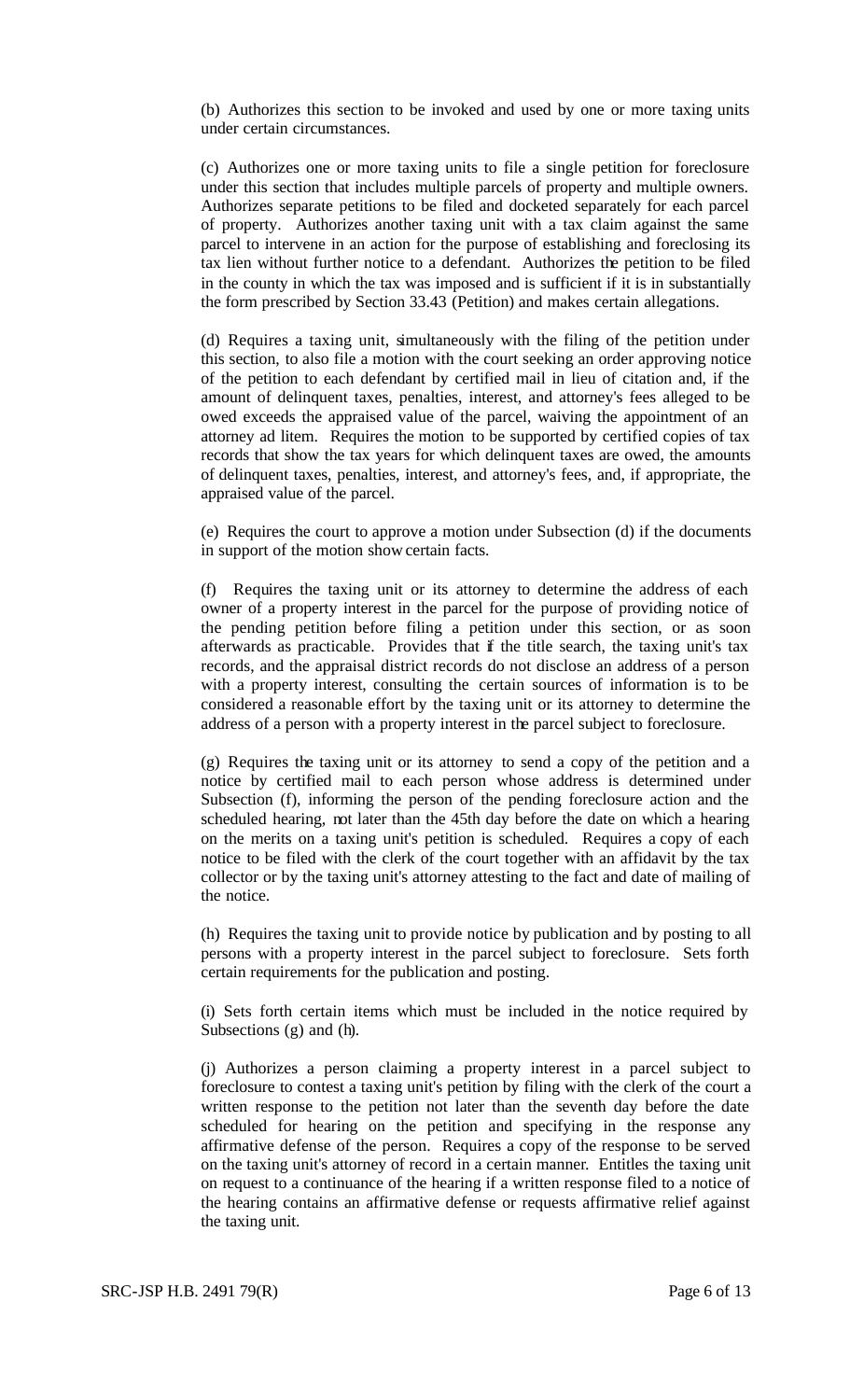(k) Authorizes a taxing unit to remove a parcel erroneously included in the petition and to take a voluntary nonsuit as to one or more parcels of property without prejudicing its action against the remaining parcels before entry of a judgment under this section.

(l) Requires the taxing unit to take reasonable steps in good faith to correct the deficiency before the hearing, if before the hearing on a taxing unit's petition the taxing unit discovers a deficiency in the provision of notice under this section. Provides that a notice provided by Subsections (g)-(i) is in lieu of citation issued and served under Rule 117a, Texas Rules of Civil Procedure. Prohibits an attorney ad litem from being appointed for a person with an interest in a parcel with delinquent taxes, penalties, interest, and attorney's fees against the parcel in an amount that exceeds the parcel's appraised value regardless of the manner in which notice under this section is given. Provides that to the extent of any additional conflict between this section and the Texas Rules of Civil Procedure, this section controls. Provides that except as otherwise provided by this section, a suit brought under this section is governed generally by the Texas Rules of Civil Procedure and by Subchapters C and D of this chapter.

(m) Requires a judgment in favor of a taxing unit under this section to be only for foreclosure of the tax lien against the parcel. Prohibits the judgment from including a personal judgment against any person.

(n) Provides that a person is considered to have been provided sufficient notice of foreclosure and opportunity to be heard for purposes of a proceeding under this section if certain conditions are met.

SECTION 19. Amends Section 12.002(e), Property Code, to include that this subsection does not apply if a taxing unit acquired the real property for public use through eminent domain proceedings or voluntary sale.

SECTION 20. Amends Subchapter B, Chapter 21, Property Code, by adding Section 21.0211, as follows:

Sec. 21.0211. PAYMENT OF AD VALOREM TAXES. (a) Prohibits a court from authorizing withdrawal of any money deposited under Section 21.021 unless the petitioner for the money makes certain filings with the court.

(b) Defines "case of a whole taking."

SECTION 21. Amends Section 17.091(a), Civil Practice and Remedies Code, is amended to include that in certain suits, the secretary of state is an agent for service of process on the defendant if the defendant claims a lien against property.

SECTION 22. Makes application of Section 31.073, Tax Code, as amended by this Act, prospective.

SECTION 23. Provides that Section 32.05, Tax Code, as amended by this Act, applies to any lien, regardless of the date on which it arose, and to any cause of action pending on the effective date of this Act or brought after that date.

SECTION 24. Makes application of Section 33.011, Tax Code, as amended by this Act, prospective.

SECTION 25. Makes application of Section 33.02, Tax Code, as amended by this Act, prospective.

SECTION 26. Makes application of Section 33.22, Tax Code, as amended by this Act, prospective.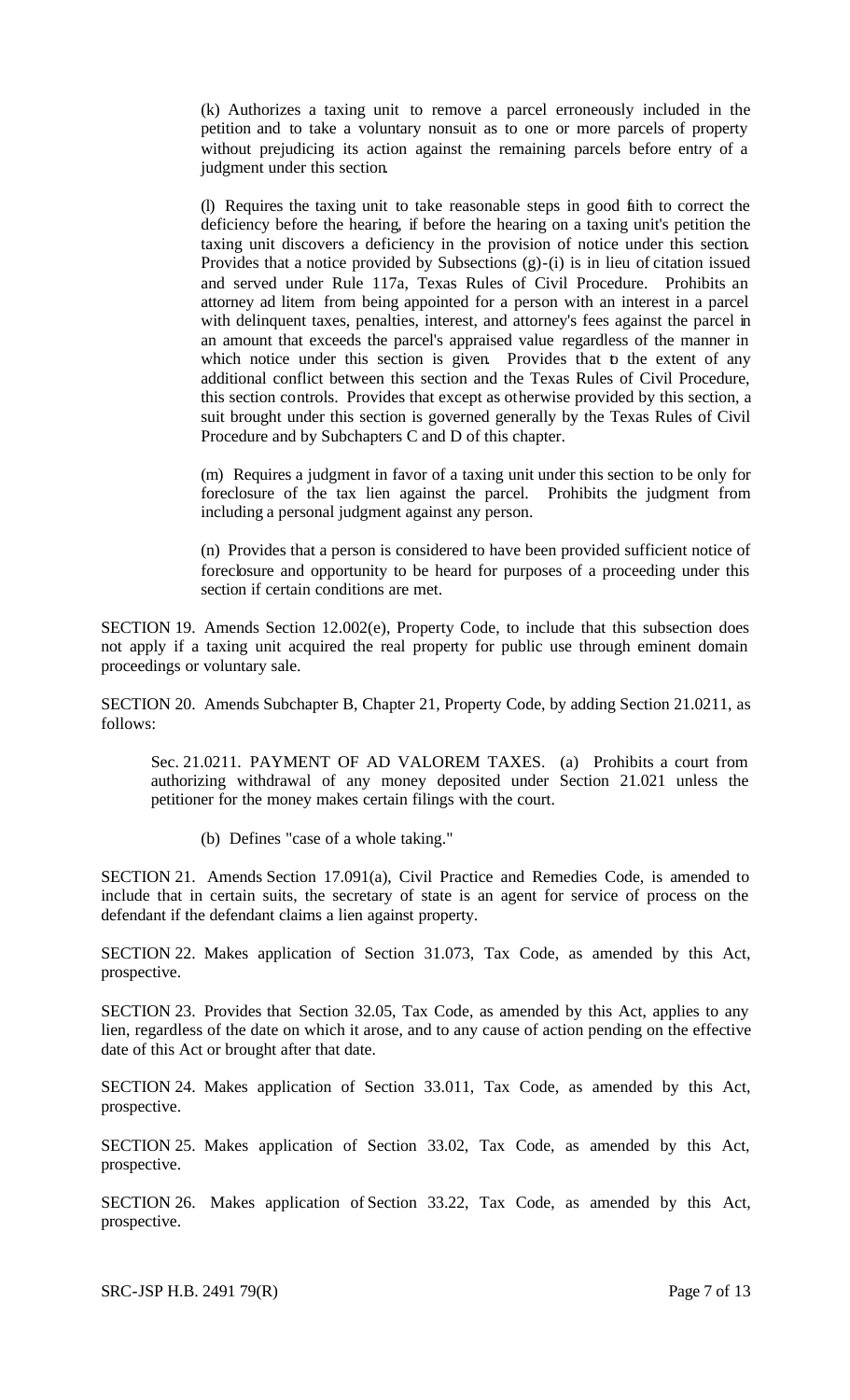SECTION 27. Makes application of Section 33.23, Tax Code, as amended by this Act, prospective.

SECTION 28. Makes application of Section 33.25, Tax Code, as amended by this Act, prospective.

SECTION 29. Makes application of Section 33.48, Tax Code, as amended by this Act, prospective.

SECTION 30. Makes application of Section 33.51, Tax Code, as amended by this Act, prospective.

SECTION 31. Makes application of Section 33.57, Tax Code, as added by this Act, prospective.

SECTION 32. Makes application of Section 12.002(e), Property Code, as amended by this Act, prospective.

SECTION 33. Makes application of Section 21.0211, Property Code, as added by this Act, prospective.

SECTION 34. Makes application of Section 17.091, Civil Practice and Remedies Code, as amended by this Act, prospective

SECTION 35. Effective date: September 1, 2005

#### **SUMMARY OF COMMITTEE CHANGES**

#### **Committee Amendment No. 1:**

Amends H.B. 2491 (Engrossed Version), as follows:

(1) on page 8, line 16, after "transferee" insert "within 30 days."

(2) Insert the following appropriately numbered section and renumber subsequent sections accordingly:

Section \_\_\_. Amends Section 32.065(c), to prohibit a tax lien from exercising a remedy of foreclosure or judicial sale where the transferring taxing unit would be prohibited from foreclosure or judicial sale.

(3) Insert the following appropriately numbered section and renumber subsequent sections accordingly:

Section\_\_. Amends Section 33.11, Tax Code, as follows:

Sec. 33.11. EARLY ADDITIONAL PENALTY FOR COLLECTION COSTS FOR TAXES IMPOSED ON PERSONAL PROPERTY. (a) Authorizes the governing body of a taxing unit or appraisal district, in order to defray costs of collection, to provide that taxes that become delinquent on February 1 of a year incur an additional penalty on a date that occurs before July 1 of the year in which the taxes become delinquent under certain conditions.

(b) Provides that a penalty imposed under Subsection (a) is incurred by the delinquent taxes on the later of certain dates.

(c) Prohibits the penalty from exceeding a certain amount.

(d) Provides that a tax lien attaches to the property on which the tax is imposed to secure payment of the penalty.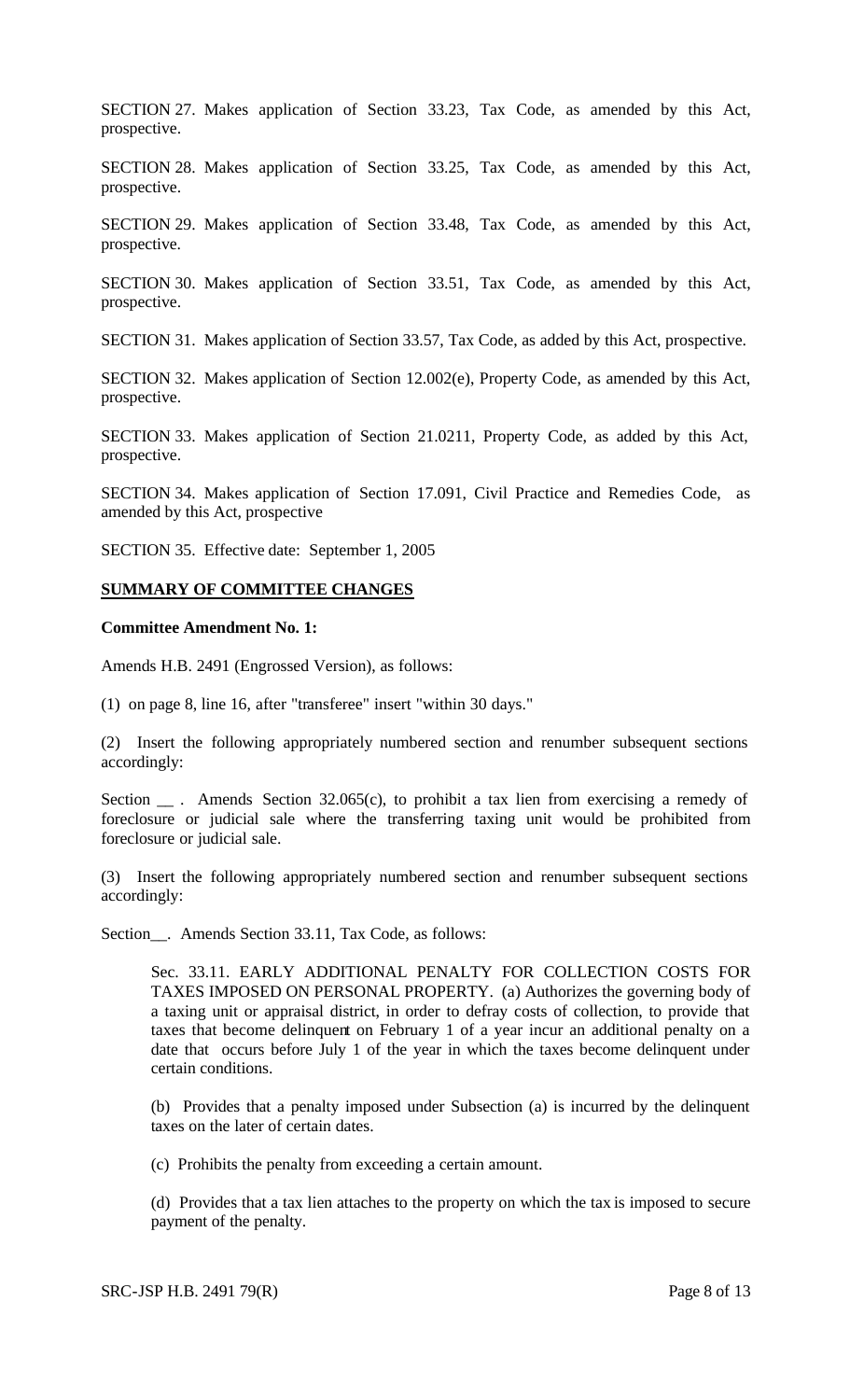(e) Prohibits a taxing authority or appraisal district from engaging in certain activities if a penalty is provided under this section.

(f) Sets forth certain requirements pertaining to notice for the governing body of a taxing unit or appraisal district providing for a penalty under this section.

(g) Requires the authority granted to a taxing units and appraisal districts under this section to be construed as an alternative, with regards to delinquent personal property taxes, to the authority given by Section 33.07.

(4) On page 13, line 3, strike Subsection (6) in its entirety and replace it to require the transferee, at the time of the required foreclosure notices, to serve said notices in a specific manner.

(5) On page 13, line 24, strike Subsection (f) in its entirety and replace it in its entirety as follows:

(f) Requires the transferee to disclose certain information to the transferee's prospective borrower before accepting an application fee or executive a contract.

#### **Committee Amendment No. 2:**

Amends H.B. 2491 by adding the following SECTIONS, appropriately numbered, and renumbering subsequent SECTIONS accordingly:

SECTION \_\_. Amends Section 31.05(a), Tax Code to provide that the discounts, if adopted, apply only to that taxing unit's taxes. Authorizes a taxing unit that collects taxes for another taxing unit that adopts the discounts to take certain steps pertaining to preparing and mailing separate tax bills and collecting the taxes imposed by the adopting taxing unit. Authorizes a county assessor-collector, under certain conditions, to terminate the contract .

SECTION \_\_. (a) Makes application of the change in law made in SECTION \_\_ prospective to the 2005 tax year.

(b) Provides that if a taxing unit's tax bills for the 2005 tax year are mailed before the effective date of this Act, the change in law made to Section 31.05, Tax Code, is prospective to the 2006 tax year.

# **Committee Amendment No. 3:**

Amends H.B. 2491 by adding the following SECTIONS, appropriately numbered, and renumbering subsequent SECTIONS accordingly:

SECTION . Amends Section 22.28(a), Tax Code, to provide that a lien in the amount of the penalty attaches to the property against which the penalty is imposed, as if it were a tax, and a delinquent penalty accrues penalties and interest in the same manner as a delinquent tax.

SECTION \_\_. Amends Section 22.29, Tax Code, to make a conforming change.

SECTION \_\_. Amends Subchapter B, Chapter 22, Tax Code, by adding Section 22.31, as follows:

Sec. 22.31. RENDITION VERIFICATION. (a) Authorizes the chief appraiser or an authorized representative of the chief appraiser to request certain documents in writing. Requires the property owner to deliver or make available the requested documents in a specified time period.

(b) Provides that any document delivered or made available for inspection under Subsection (b) is confidential to the same extent that a rendition statement or property report is confidential under Section 22.27.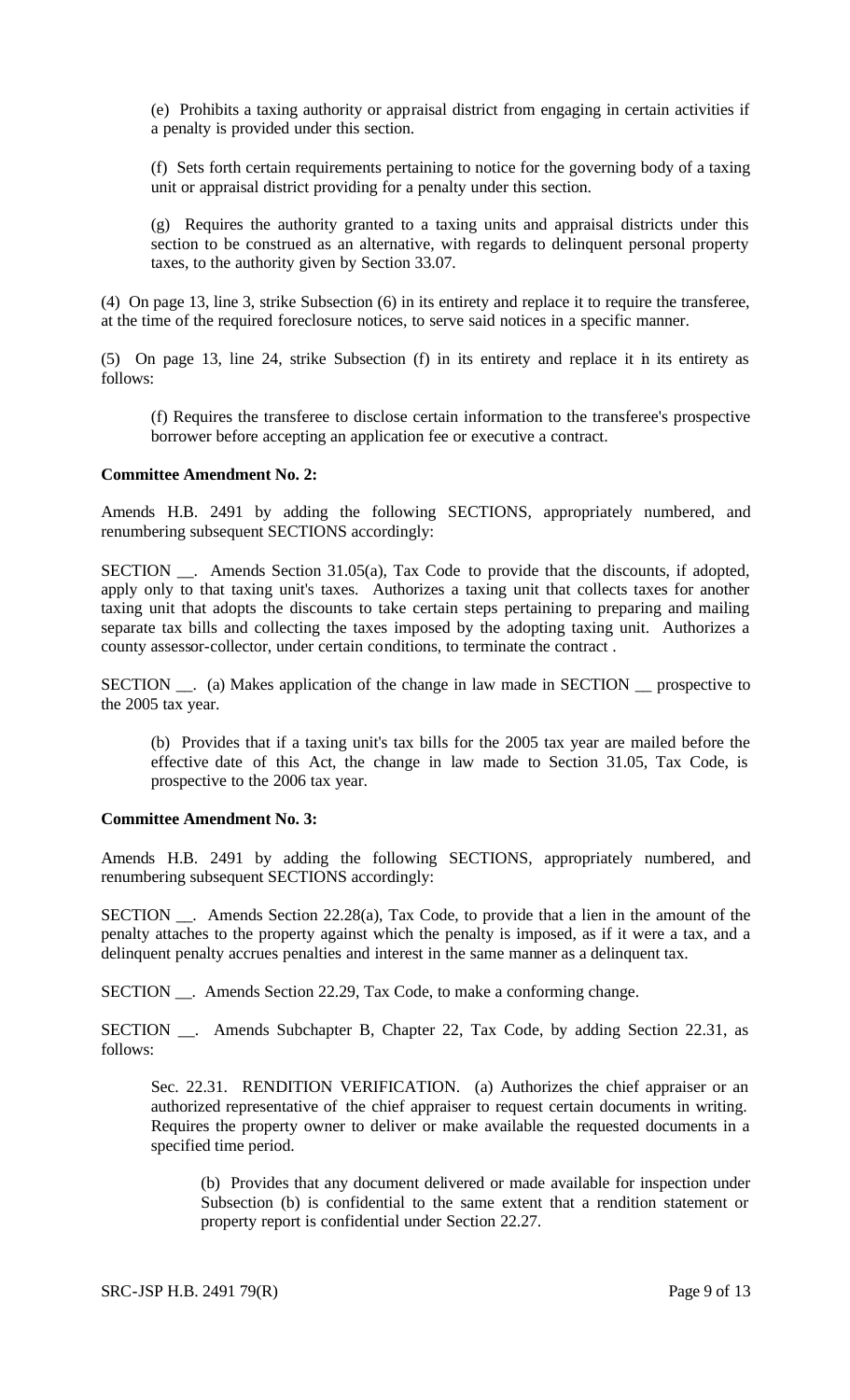(c) Authorizes a property owner who delivers or makes available for inspection documents under Subsection (b) to redact certain information.

(d) Authorizes an appraisal district to contract with a qualified person to perform services under this section. Provides that a person per performing services in not an appraiser for purposes of chapter 25. prohibits a person performing services under this section from performing a field visit to verify assets.

(f) Requires the chief appraiser to submit a report increased value added as a result of rendition verification for certain school districts. Requires the commission of education to adjust distributions from the Texas education fund accordingly.

SECTION \_\_. Makes application of Sections \_\_-\_\_ amending Sections 22.28(a) and 22.29, Tax Code, prospective.

#### **Committee Amendment No. 4:**

Amends H.B. 2491 by adding the following SECTIONS, appropriately numbered, and renumbering subsequent SECTIONS accordingly:

SECTION \_\_. Amends Subdivision (3), Section 23.51, Tax Code, to redefine "category."

#### **Committee Amendment No. 5:**

On page 13, line 5, strike "foreclosure notices" and insert "notice of sale".

#### **Committee Amendment No. 6:**

Amends H.B. 2491 on page 28, line 24, SECTION 21, by adding the following and renumbering the subsequent sections accordingly:

Amends the Civil Practice and Remedies Code by adding Title 8, as follows:

### TITLE 8. CIVIL PRACTICES

# CHAPTER 191. PRIVATE PROCESS SERVERS

### SUBCHAPTER A. GENERAL PROVISIONS

Sec. 191.001. DEFINITIONS. Defines "civil court," "civil process," "commission," "constable," "department," "executive director," "person," "private process server," "public servant," and "sheriff."

Sec. 191.002. APPLICABILITY OF CHAPTER. Sets forth applicability of this chapter.

### [Reserves Sections 191.003-191.050 for expansion.]

#### SUBCHAPTER B. LICENSE REQUIREMENTS

Sec. 191.051. LICENSE REQUIRED. (a) Prohibits a person, except as provided by Section 191.002, from serving civil process in this state unless the person is licensed under this chapter.

> (b) Authorizes a person who is not a license holder and who is not exempt under Section 191.002 to serve outside this state a civil process issued by a civil court of this state if the person meets certain requirements.

> (c) Prohibits a person from representing that the person or business entity is a private process server or private process service business unless the person is licensed, or the business entity is registered, under this chapter.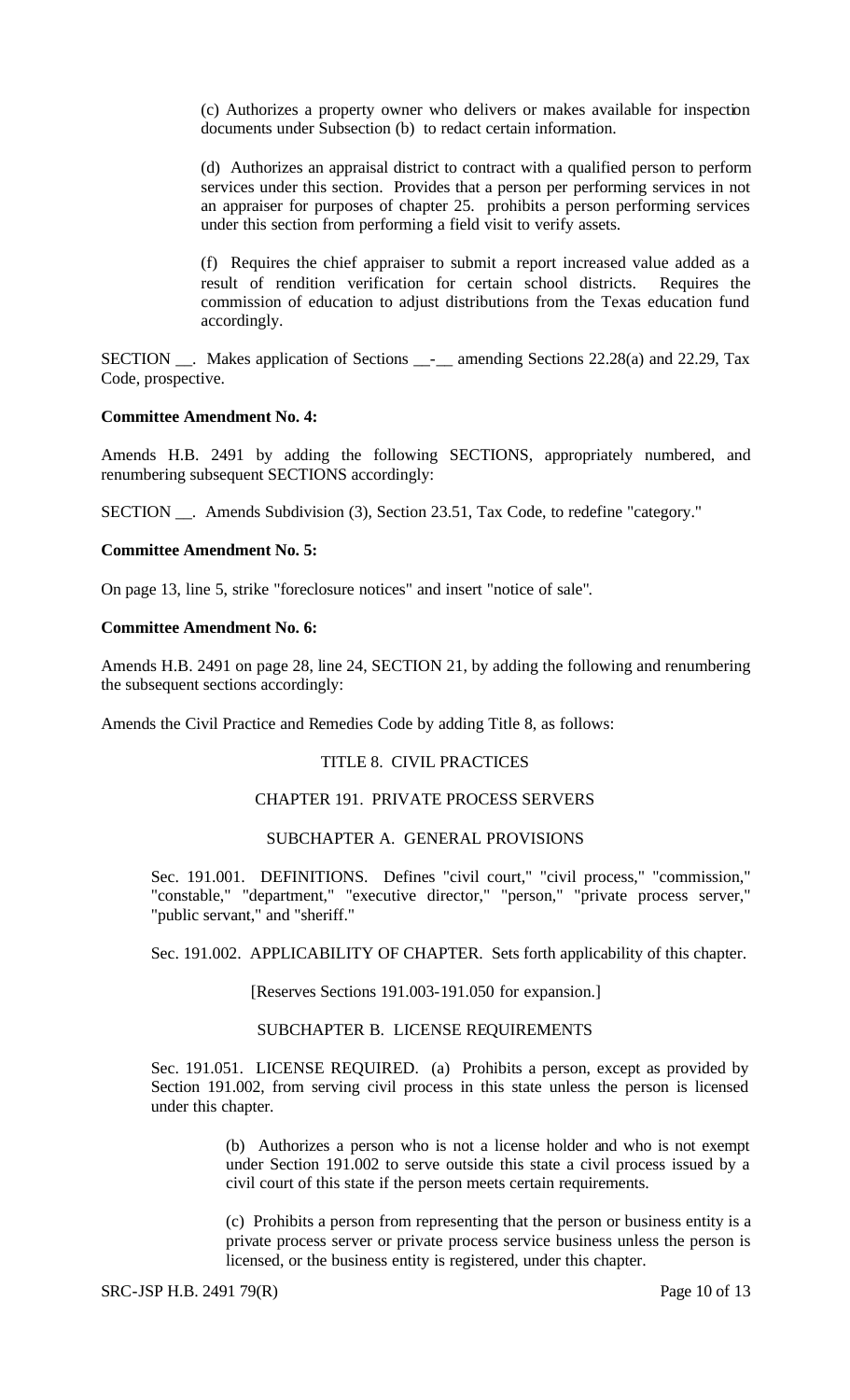Sec. 191.052. LICENSE APPLICATION. (a) Requires an applicant for a process server license to submit an application on a form prescribed by the commission. Requires an applicant to meet certain criteria to be eligible for a license.

> (b) Requires each license applicant to provide proof of seminar instruction, including at least eight hours of instruction on service of process and two hours of instruction on department regulation and rules, to the Texas Department of Licensing and Regulation (department).

Sec. 191.053. CRIMINAL HISTORY RECORD CHECK. (a) Requires each applicant for a process server license under this chapter to disclose to the department any conviction of the applicant for a misdemeanor involving moral turpitude or a felony.

> (b) Requires the department to conduct a thorough background investigation of each individual applicant on receipt of an original application. Requires the investigation to include certain aspects.

> (c) Requires the department, on receipt of an application for renewal of a process server license, to conduct a background investigation of each individual applicant to determine whether the applicant is qualified under this chapter. Requires the investigation to include certain aspects.

> (d) Provides that a background check under this section and the department's consideration of any criminal conviction is governed by certain laws.

> (e) Provides that the conviction of an applicant of a crime does not automatically disqualify the applicant, require the revocation of a license or registration, or require the denial of an application for renewal of a license or registration.

> (f) Requires an application for issuance or renewal of a license by a person who has pled guilty to a crime and been placed on deferred adjudication in any jurisdiction to be considered on the basis of the criteria set forth in Subsections (d) and (e).

Sec. 191.054. ISSUANCE OF LICENSES. (a) Requires the department to issue a process server license to an applicant who complies with the appropriate requirements of this chapter, passes the criminal history record check, as applicable, and pays all required fees.

> (b) Requires the department to issue the license not later than the 60th day after the date on which the application is received, except as provided by Subsection (c).

> (c) Requires the department to notify the applicant of a delay in the event that the Department of Public Safety cannot complete the criminal history record check within 60 days.

Sec. 191.055. TERM OF LICENSE; RENEWAL. (a) Provides that a license issued under this chapter expires on the first anniversary of the date of issuance.

> (b) Requires the department to send a renewal application to each license holder not later than the 90th day before the date of expiration.

(c) Sets forth guidelines for the renewal of a license.

[Reserves Sections 191.056-191.100 for expansion.]

SUBCHAPTER C. PRACTICE BY LICENSE HOLDERS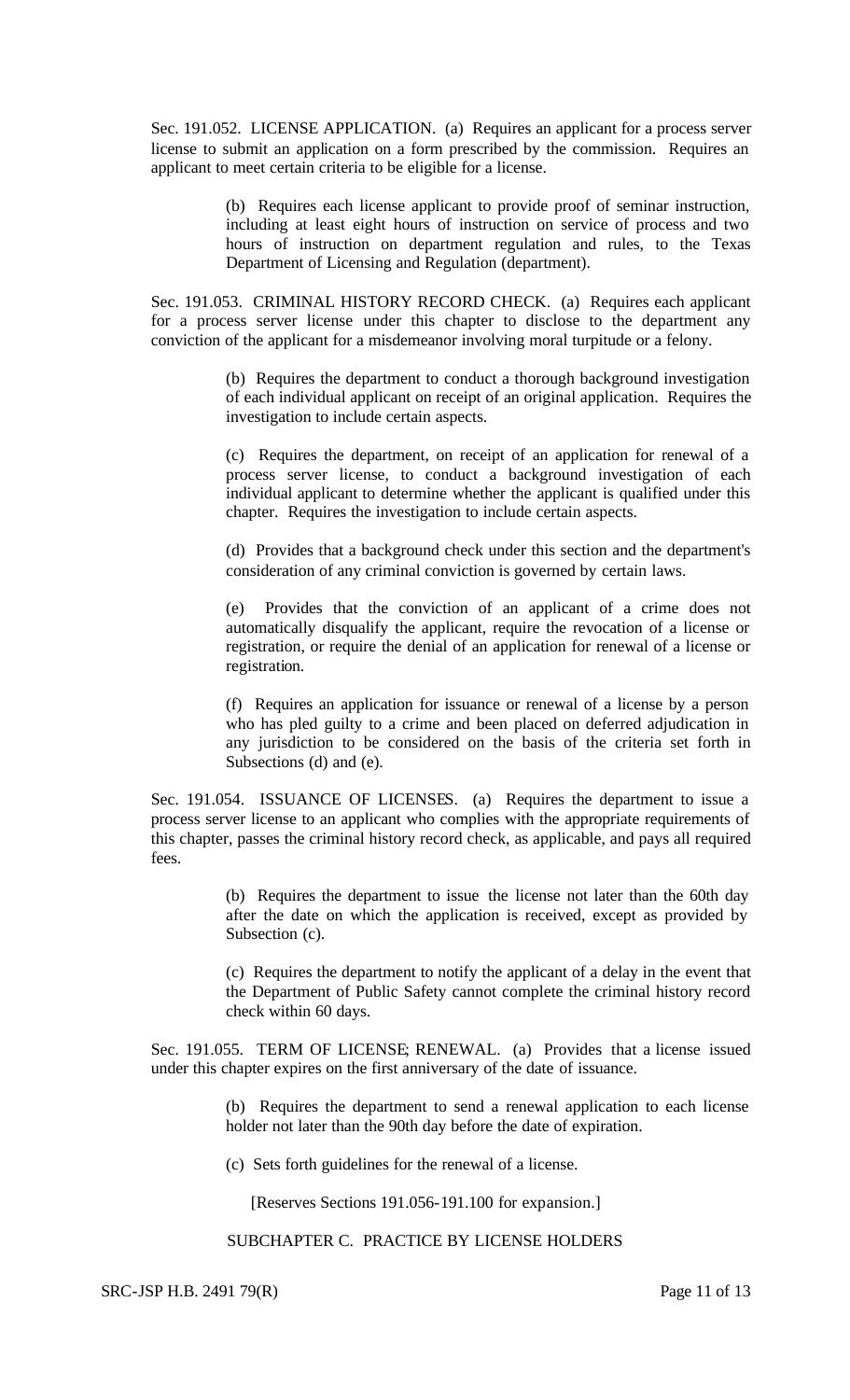Sec. 191.101. POWERS AND DUTIES OF LICENSE HOLDERS. (a) Authorizes a license holder to serve civil process issued in the manner provided by law for service by sheriffs and constables anywhere in the state.

> (b) Authorizes a license holder to determine the location of an individual for the purpose of serving civil process.

> (c) Authorizes a license holder to serve all civil process, excepting certain writs and orders.

> (d) Prohibits a license holder from serving a civil process in any action in which the license holder is an interested policy.

> (e) Prohibits an employee who is employed by an attorney or a law firm from serving a civil process, except a subpoena for a trial or for an oral deposition, relating to an action in which the employer is counsel to a party.

> (f) Prohibits a license holder from having a firearm on the license holder's person when in the act of serving civil process, unless the license holder is also a peace officer or an honorably retired peace officer authorized to carry a firearm. Prohibits a weapon from being visible during the delivery of civil process.

Sec. 191.102. COSTS. Authorizes a fee charged and collected by a license holder service of process to be charged as costs in a judicial proceeding. Prohibits fees charged by a license holder for service of process exceeding the service of process fees set by the commissioners court from being charged as costs in a judicial proceeding unless otherwise approved by the judge presiding over the case.

Sec. 191.103. PUBLIC SERVANT. Requires an assault on a license holder during the delivery of civil process to be treated as an assault on a public servant. Provides that a county is not liable for the actions of a license holder unless the license holder is an employee of the county.

Sec. 191.104. IDENTIFICATION NUMBER. (a) Requires the department to issue a unique identification number to each license holder.

> (b) Requires the unique number of the private process server to be provided to each person served. Requires a license holder to include the license holder's unique identification number on each valid process return and on each delivery copy of process served. Provides that failure to include the registered business's or person's unique identification number on each valid process return does not render the service of process invalid.

> (c) Sets forth requirements for the issuance, content, and return of personal identification cards.

> (d) Requires a license holder to produce the license holder's identification card to any person requesting it during the performance of service of process.

> (e) Prohibits an identification card, badge, insignia, seal, patch, or other form of identification that could be construed to be that of a peace officer or employee of a county or state agency from being worn or displayed by a license holder.

Sec. 191.105. RETURN OF SERVICE OF PROCESS. Authorizes the return of service completed by the license hold to be attached to a court-issued return of service. Provides that the return of service is not required to be verified by must be signed by the license holder. Requires the return of service to be returned to the issuing court not later than the fifth business day after the date service is completed.